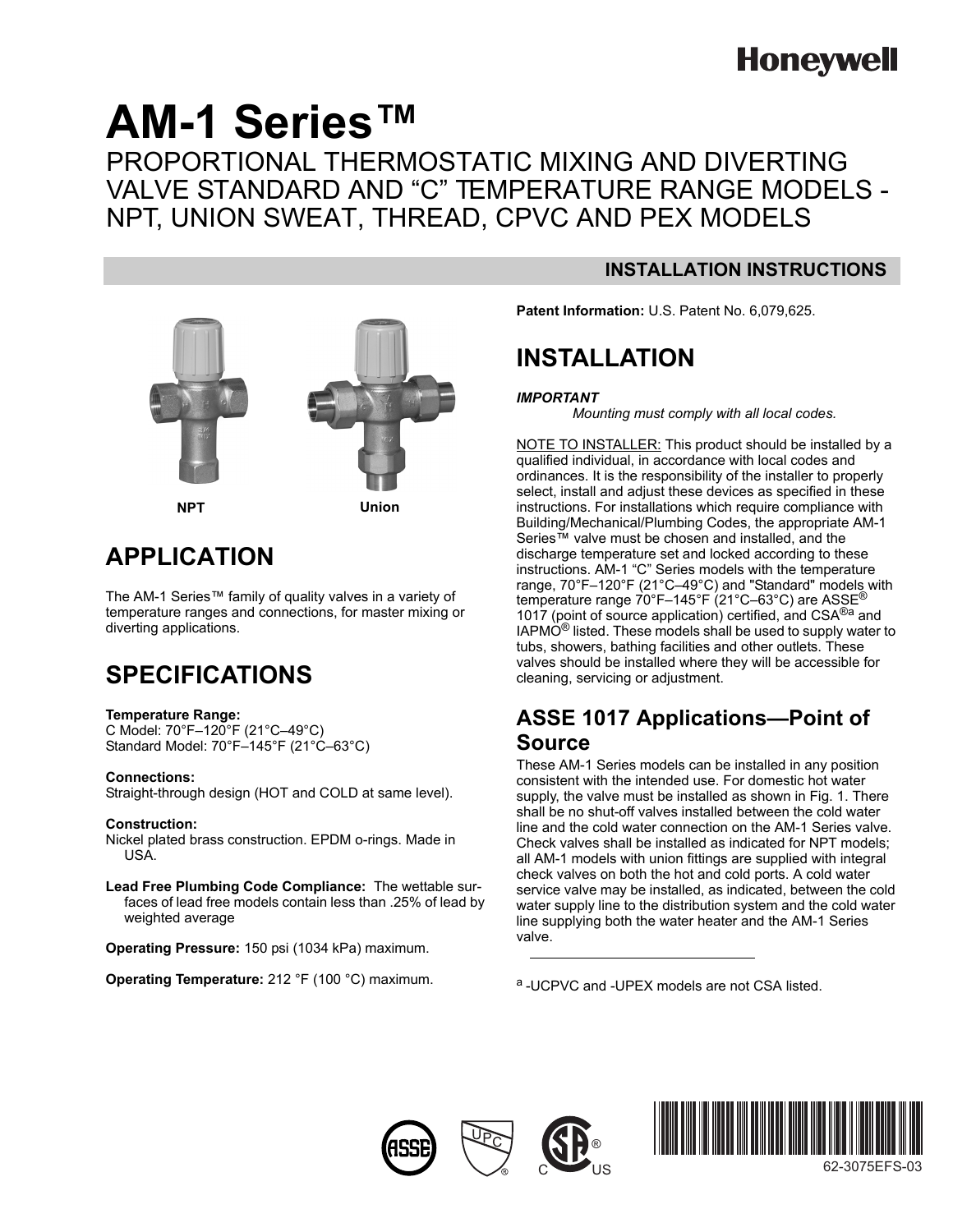

**Fig. 1. AM-1 Series ASSE 1017 application**

### **Installation of Union Sweat, CPVC and PEX Connections**

- Union sweat connections, if used, should be soldered prior to assembly to the valve, or without the sealing gasket or optional check valve present. After the joint has cooled, the sealing gasket and/or check valves may be installed.
- CPVC fittings are limited to a system maximum temperature of 180° F (82° C) and 100 psi (689 kPa).
- PEX fitting and crimp ring (provided by Installer) are deigned to meet ASTM F1807 requirements.
- PEX tubing used with PEX fittings must meet ASTM F876 requirements.

## **VALVE ADJUSTMENT**

To adjust temperature setting of the mixing valve, attach thermostrip (supplied with the valve) to the piping connected to the Mix port of the valve. Loosen handwheel screw, lift handwheel and turn to desired temperature as indicated on the thermostrip. Reposition the hand wheel and retighten screw.

### **Temperature Setting Procedure**

It is possible to limit the temperature range. To use this feature:



### **Thermostrip Installation**

Clean pipe and firmly apply Thermostrip on mix outlet of valve. Flow water and adjust mixed outlet temperature for desired setting range. Actual mixed water temperature is indicated in green with 2° F (1° C) increments. Blue means slightly lower and brown means slightly higher.

# **WARNING**

**Water Temperature above 120°F (49° C) can cause serious injury. Mixing valve temperature setting should be done by licensed contractor per local code requirement. To ensure correct temperature control, use water thermometer at faucet outlet.**

The thermostrip is **ONE TIME USE ONLY** for initial system temperature setting. Check expiration date printed on temperature strip to ensure temperature reading accuracy. If necessary, contact your Honeywell distributor to obtain a replacement thermostrip, part number TS205-064.



**Fig. 2. Thermostrip.**

### **Post Installation Procedure**

- **1.** Write temperature setting on CAUTION label and sign in space provided.
- **2.** Attach CAUTION label to AM-1 valve.
- **3.** Explain CAUTION label to owner.
- **4.** Deposit this instruction sheet with owner.

## **OPERATION**

The AM-1 series valve provides for automatic operation through the use of a thermostatic element in the product. The element will control the mixing of the hot and cold supply to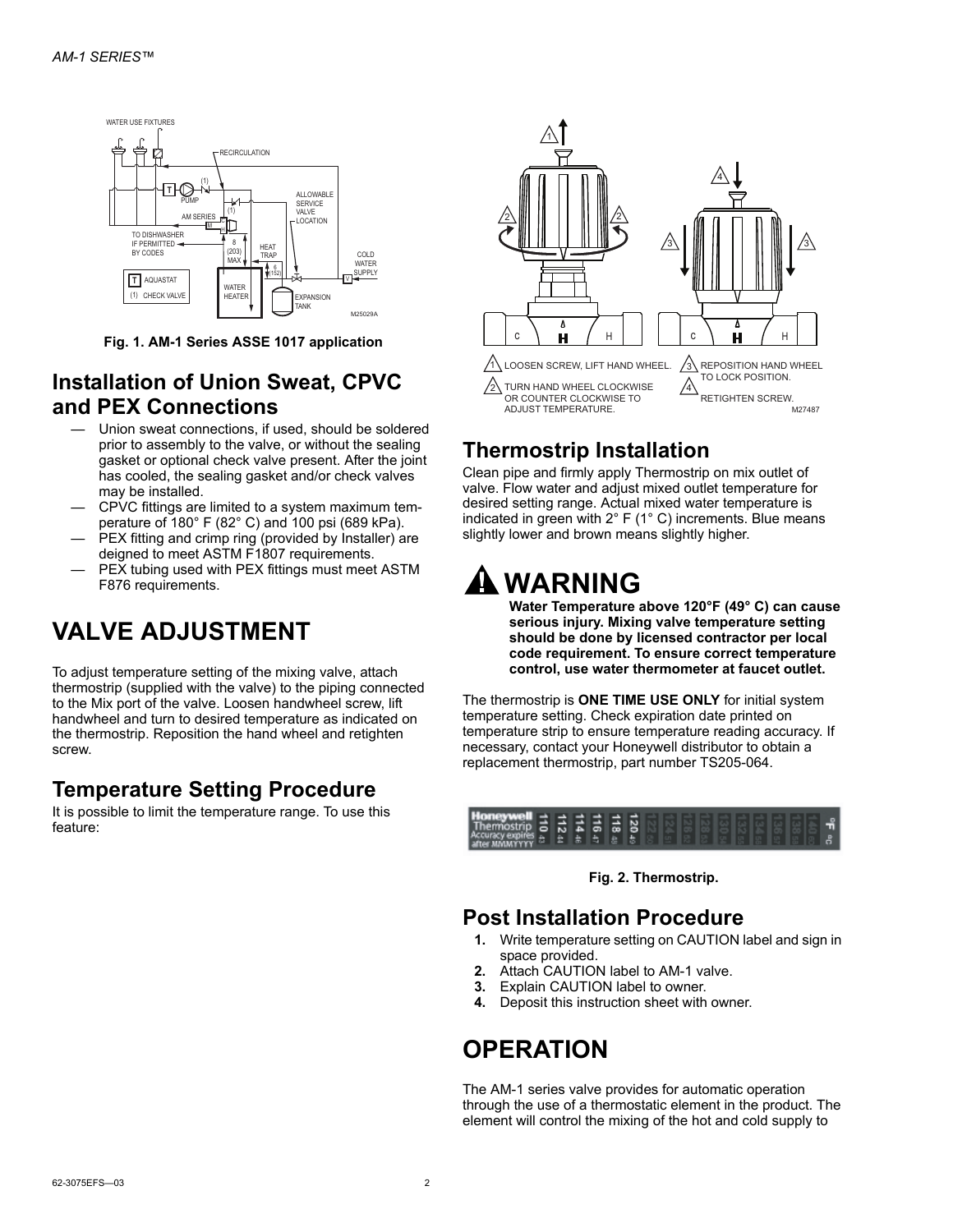provide mixed tempered water to connected fixtures. This provides constant water temperature under different working conditions.

## **MAINTENANCE PROCEDURES**

Hard water conditions may result in scale deposits, causing binding of internal parts in extreme cases. Cleaning the internal parts will usually restore the valve to proper operating conditions. In some cases, it may be necessary to replace the lower assembly.

To clean and/or replace the lower assembly, shut off water and:

- **1.** With a screwdriver, remove screw and handwheel.
- **2.** Loosen upper nut (do not remove) to allow engaging an adjustable wrench on lower nut. Unscrew lower nut (counterclockwise). This removes top assembly.
- **3.** Brass top assembly will pop up. Remove lower assembly, diffuser and spring.
- **4.** Carefully remove any scaling (calcium deposit) or foreign particles from valve seat and other internal parts. Use vinegar to remove calcium. Soak parts until calcium becomes soft and can be scrubbed and washed off. Do not use solvents or scratch metallic / Teflon<sup>®</sup> coated surfaces.
- **5.** Replace cleaned spring, diffuser and lower assembly following instructions below or use new replacement kit assembly. For correct kit number, see Table 1.

Install spring, diffuser and lower assembly:

- **A.** Insert spring onto diffuser.<br>**B.** Insert diffuser with spring a
- **B.** Insert diffuser with spring end first into body.<br>**C.** Fit valve top assembly into lower assembly a
- Fit valve top assembly into lower assembly and insert into valve.
- **D.** Tighten lower nut.<br>**E.** Reposition handwi
- **E.** Reposition handwheel and insert screw. Turn handwheel to desired temperature setting.



**Fig. 3. AM-1 Series valves assembly.**

**Table 1. AM-1 Series Replacement Kits**

| Model | Temperature Range                         | Part No.    |
|-------|-------------------------------------------|-------------|
|       | $ 70^{\circ} - 120^{\circ}$ F (21°–49°C)  | AM-1-020 RP |
| 'STD  | $ 70^{\circ} - 145^{\circ}$ F (21°–63° C) | AM-1-025 RP |



**Fig. 4. Dimensions in in. (mm).**